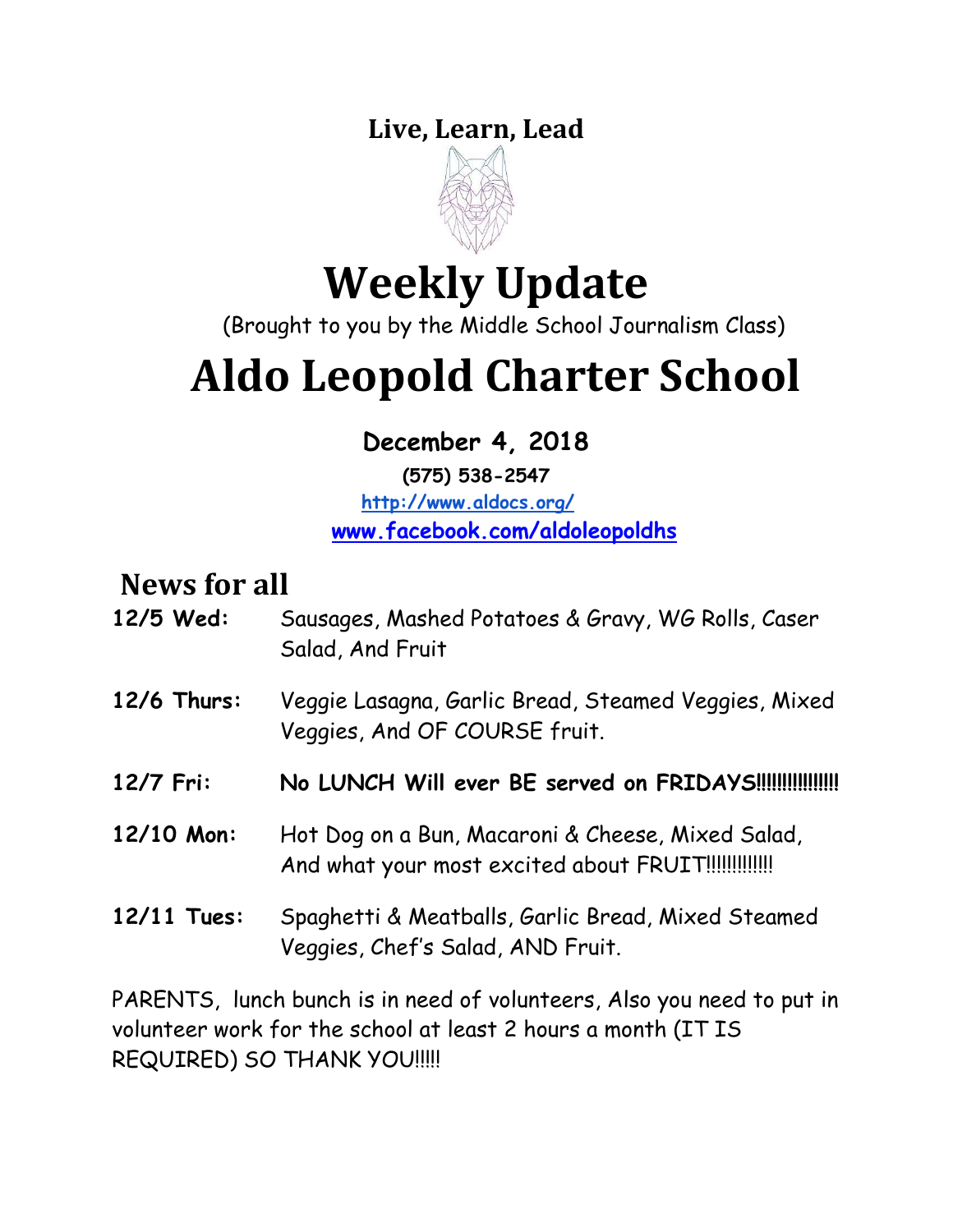### **The Cool Kids**

**7th grader Ella** was chosen as **December** *Student Of The Month* for the Middle School because she is creative, funny, amazing, weird and for being everything that an Aldo Leopold student represents!! Not just those reasons but also because of improvement. \*claps cheers\* **Senior Aiden Young** to represent the High school at today's Student of the Month Banquet. Aiden has impressed his teachers with his improved work ethic, work completion, overall motivation, and attention to details. For instance, attention and details is like paying very close attention and writing lots of important info. He is on the Eco-Monitoring Crew and he is studying the source of pollution in San Vicente Creek.

### **Delay**

We know that it was a hassle for some parents and guardians this past Friday that Aldo had a late start while every other school in the area was already open for business. Fridays at Aldo require a *whole other*  kind of planning and consideration. First, there is the fact that many of our high school students drive themselves to their internships. We have YCC crews that spend the entire day outside. Community Orientation has two hours of core classes before heading out on their weekly adventure, and the Middle School needs to make sure that 84 kids will be safe on the roads and trails (depending on what is on the schedule for the day). With all of this to keep in mind, Mr. Sherwood made the decision to keep us off the roads until the worst of the weather had passed. Remember: we Think Outside of the Desk here.

### **Next time**

In reflecting back on how that delay was communicated and implemented, the staff came up with a necessary change. From now on, if we have a delay *school will start at 10:30.* Our school runs on one hour blocks and the second block of the day ends at **10:30**, so in the event of a delay, students would go right to their next class. *If you*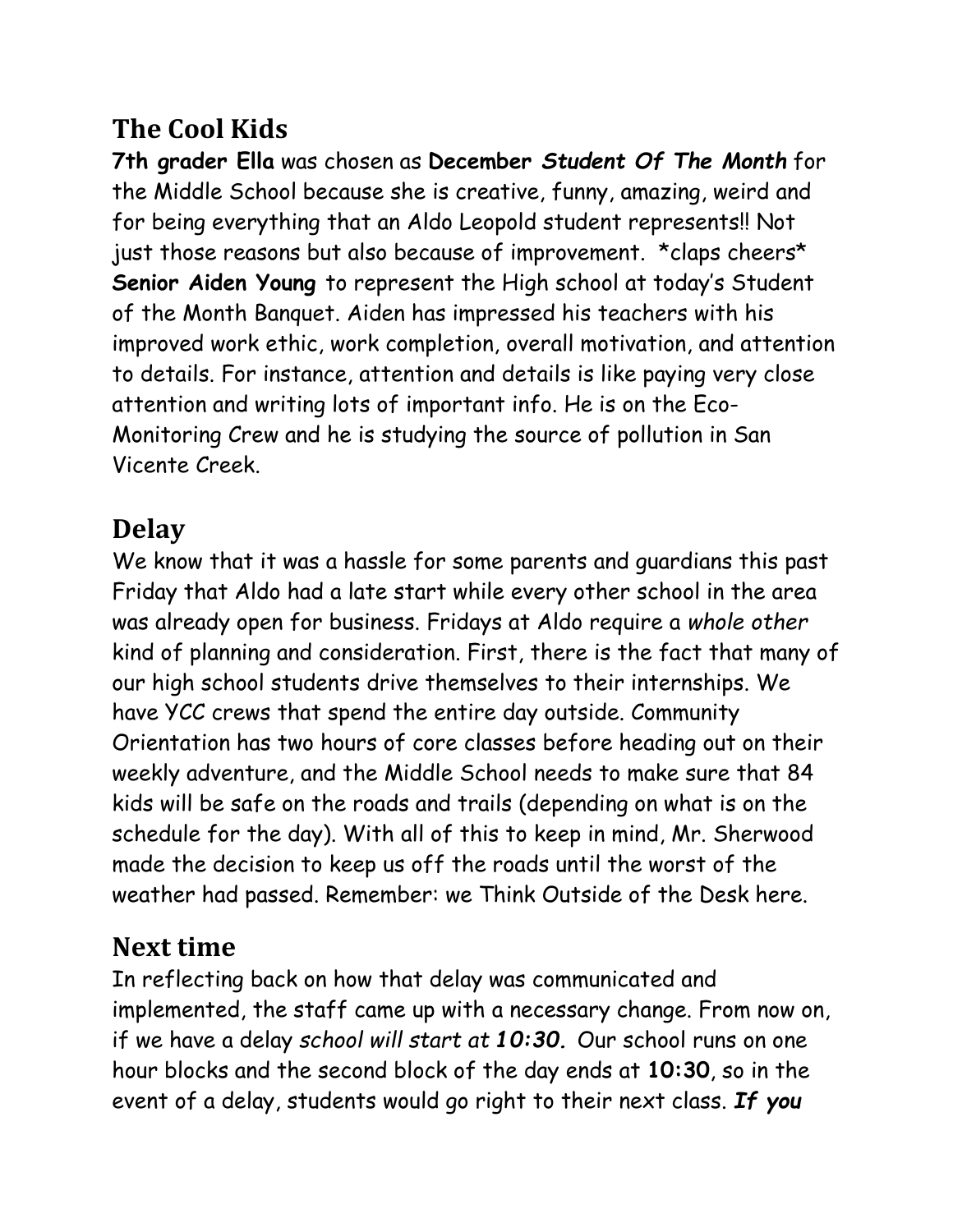*did not receive a call or a text about the delay, please check with Cathie to see that she has your most up to date phone number.* To find out if school is closed or delayed when we get that  $\frac{1}{2}$  inch of snow go to **KOAT 7.** 

### **Listen to your ART**

Aldo Leopold Charter School **Fall 2018** visual art show opens this **Friday, December 7 starting at 5 PM. High** School and Middle School visual art students will have their projects on display at the **Javalina Coffee House.** The show will run from **Dec 7th to the 18th**. Our students have worked extremely hard this semester and it will be a great show, hope you can join us to support our youth artists!

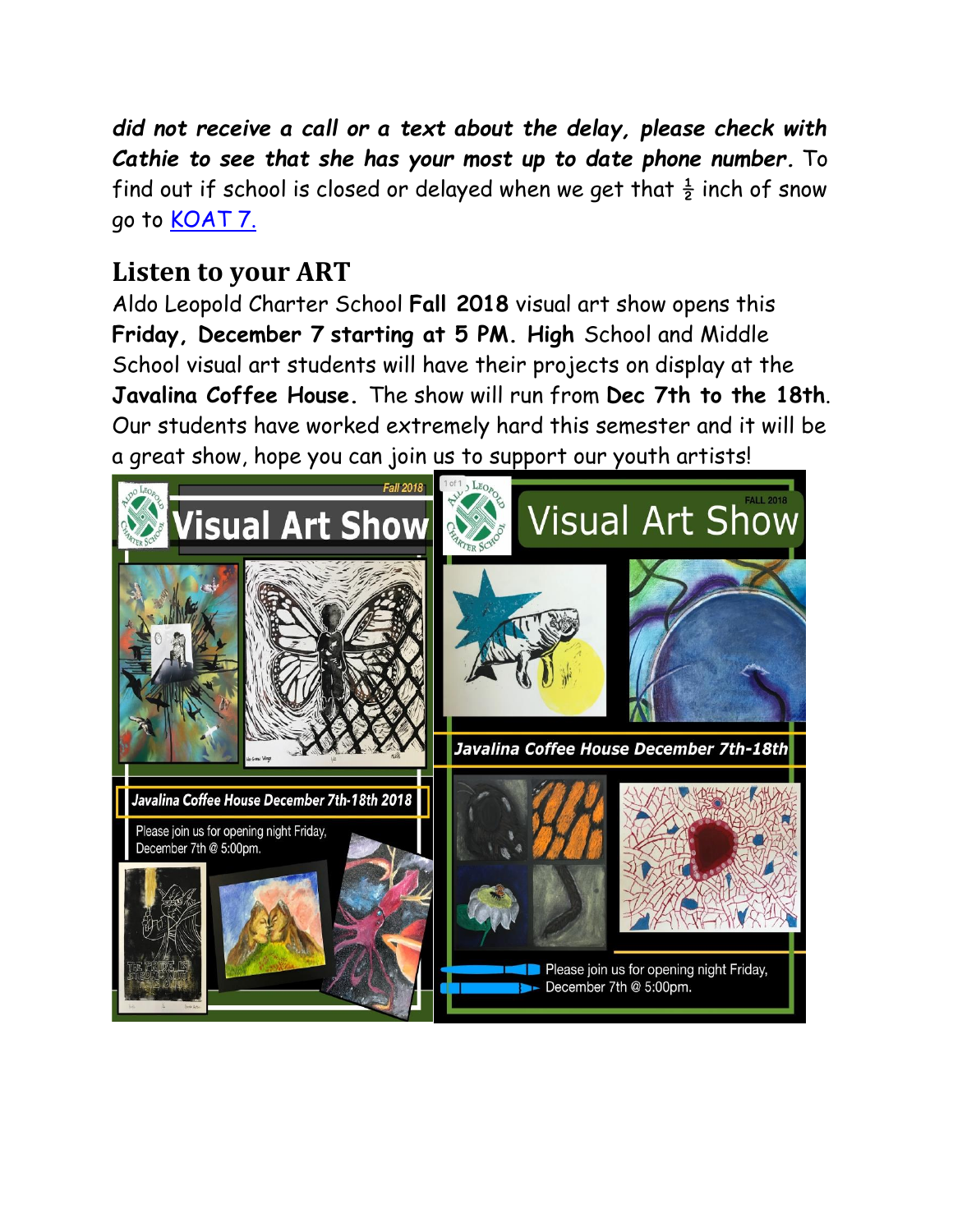### **Merry Committees**

To find out more click [here](https://www.aldocs.org/committee-overview.html)

[SHAC-](https://www.aldocs.org/school-health-advisory-council.html)

**Wednesday, December 5, from 4:30-6:00 PM, in Jim's room**

[SAC-](http://www.aldocs.org/school-advisory-council.html)

**Thursday, December 6, from 5-6:30 PM, in Mr. Sherwood's office** [Rsk mgmt-](https://www.aldocs.org/risk-management.html)

**Tuesday, December 11, from 4:30- 6 PM, in Jim's room** [GC-](https://www.aldocs.org/about-the-alcs-governing-council.html)

**Thursday, December 13, from 5:30-8:30 PM, in Mrs. Chaney's**

#### [December Events](https://www.aldocs.org/calendar.html)

**5---------**SHAC **4:30 PM**

**6---------**SAC Committee **5:00 PM**

**7-18------HS & MS** Art Show opening **5:00 PM** at **Javelina** 

**10--------**Internship students turn in hours worked

**10-13-----***Final Exams*-Middle School

**11--------**Risk Management **4:30 PM**

**13--------**Governing Council Meeting **5:30 PM**

**14--------**Last day for YCC and Internship

**14--------**NMSU one day trip

**18-19-----***Final Exams*-High School

**20--------**Make-up Final Exams. Half day of school

**21-Jan 4--**Winter Break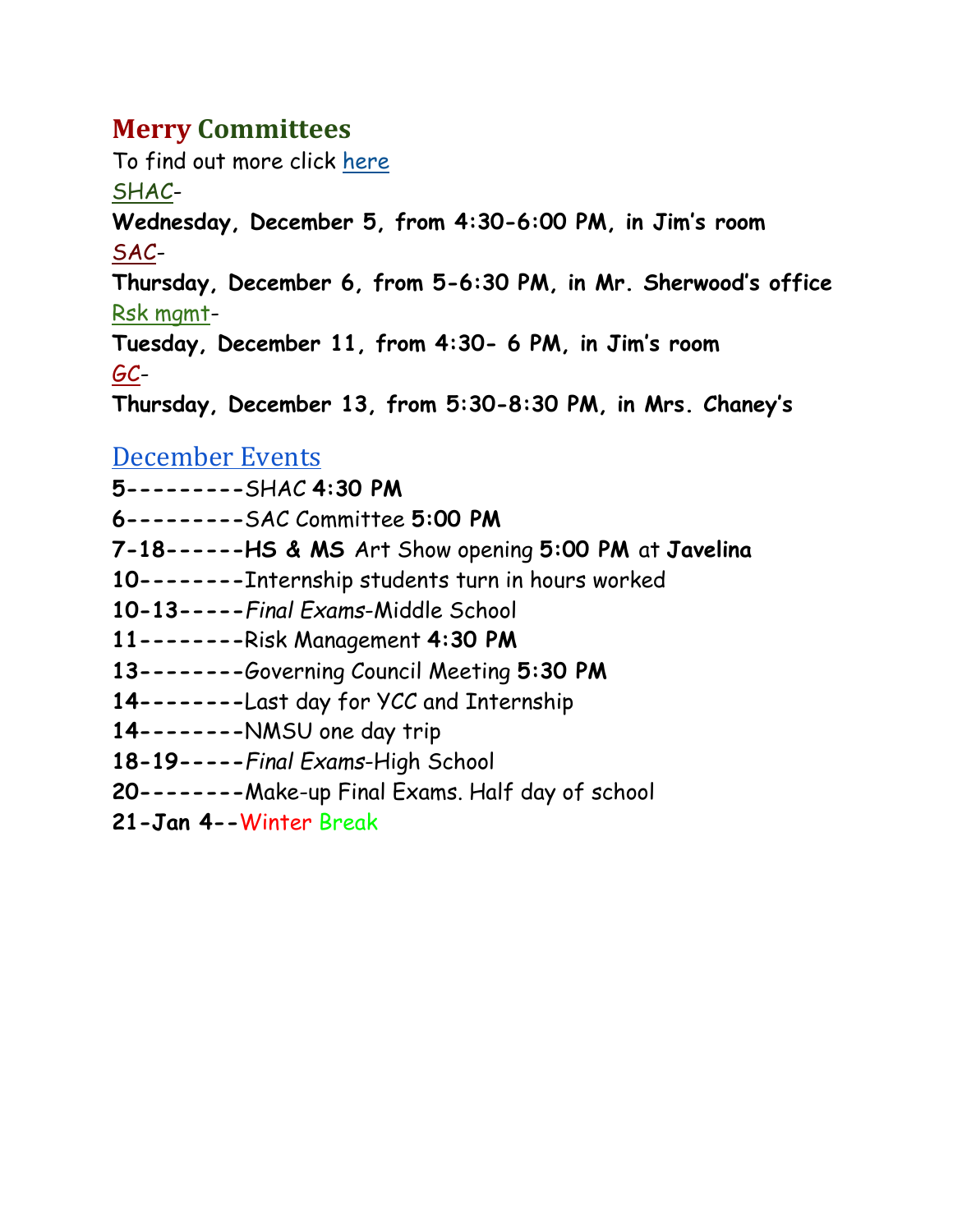# **High school**

# **Show offs!**

**YCC/Internships showcase** was a success. It was crowded and loud, but it went smoothly. Internship coordinator Guy Ramirez says that for a lot of the internship presenters it was very stressful. Each YCC crew had 4 different shows showing their YCC experiences and each one was better than the last. When and if we move to the new building Mr.Ramirez, thinks that the presentations will be able to have more hands-on activities and props.

# **The Humanities**

Catalina's **11th** grade U.S. History class will turn in the final drafts of their project papers on December 5th and PowerPoints will be presented on **December 5, 10, and 12 in class.**

Book reviews for her **10th** grade and **12th** grade language art classes are due **December 5.**

Catalina is looking forward to partnering with the Silver City Museum to participate in the town's celebration of Territorial Days **on February 16th.** Students in **10th** grade English and U.S. History will share narratives of life in Silver City, past and present.

The Junior class raised a total of **\$151.18** with their bake sale during the Lighted Christmas Parade.

Thank you, Junior students and parents! The proceeds will be used toward prom in the spring. In other Junior class news…. they continue to plan their trip to San Diego in the spring as well. So many exciting things to look forward to!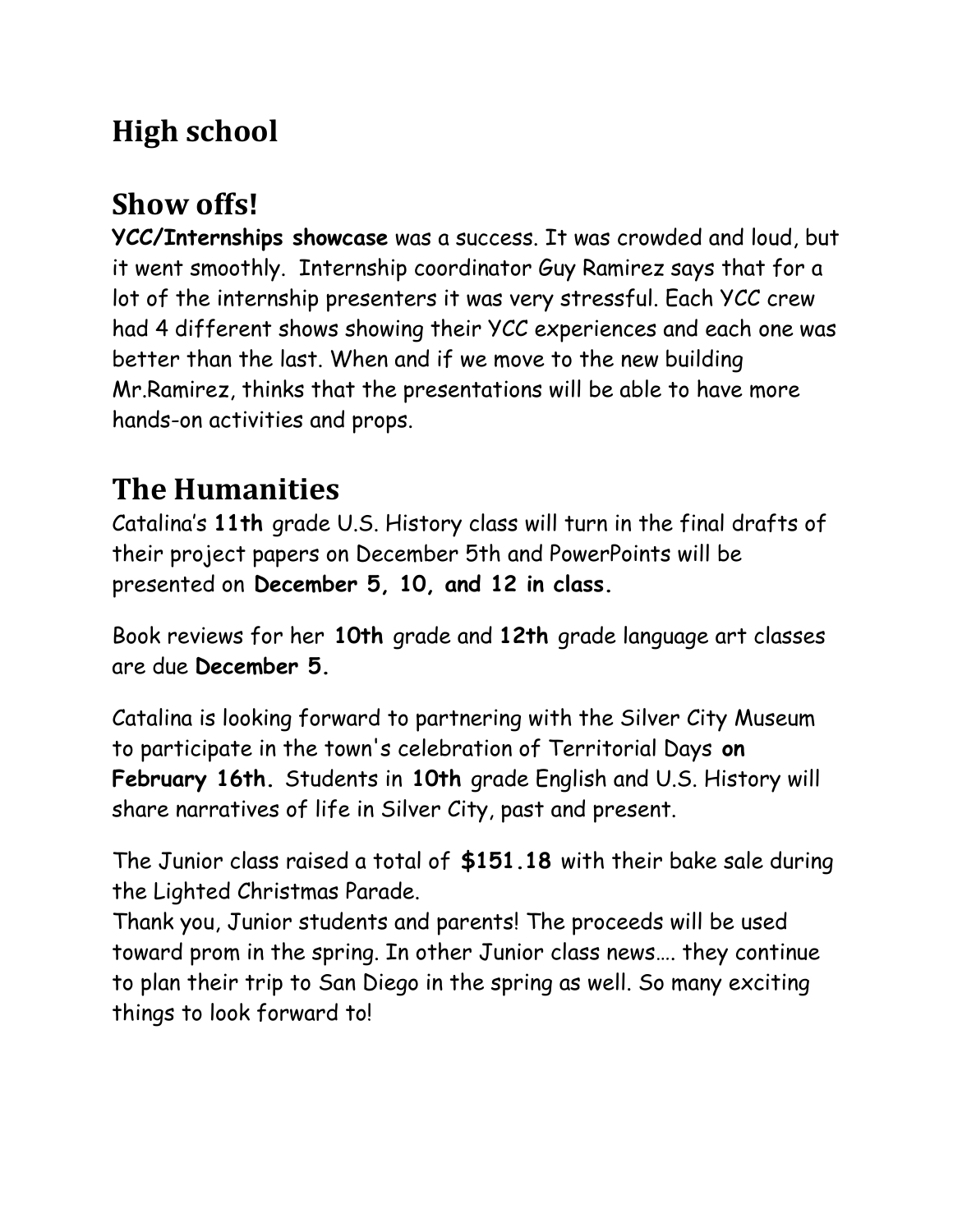# **Finding our way around**

**Friday, December 7** the Community Orientation class will meet in Peter's room at 10:25 after their math and English classes (per usual) They will go to the Commons, meet with our school psychologist Siah about healthy relationships, help out around the place, make some pizza, eat some pizza, and watch a slideshow of photos from the semester. **DO NOT FORGET YOUR BIG 5** (hat, water bottle, lunch, good hiking shoes, pencil and journal)

# **Middle School**

### **Following the rules**

Please remind your child that **middle school students** are *not allowed* to use **electronic devices** during school hours **(8:30-3:40)**. The school has had this policy in place for some time, but some teachers have allowed students to listen to music when it was appropriate. Unfortunately, some students have begun to misuse these privileges, and electronic devices have become a distraction during class, passing periods and lunch. The only exceptions to the "no electronic devices" policy are for those students with modifications. The school wide discipline policy will be followed for violations. Thank you for understanding.

# **Art is Everywhere!**

This Friday the Middle School will be split up into two groups. One group will go to visit [Jen Pack's studio](https://www.jenpack.com/) (her show has been up at the McCray Gallery for the past month), and then will go to listen to Marilyn Markel talk about public land, and the national monument. They will also work on their action projects. The other group will go to the Grant County Art Guild, Light Art Space, and the much-anticipated Aldo Student Art Show at the Javalina Coffee House. **Always remember THE BIG 5: 2 water bottles or more, healthy snacks and lunch, journal and pencil, wide brimmed hat, and appropriate shoes.**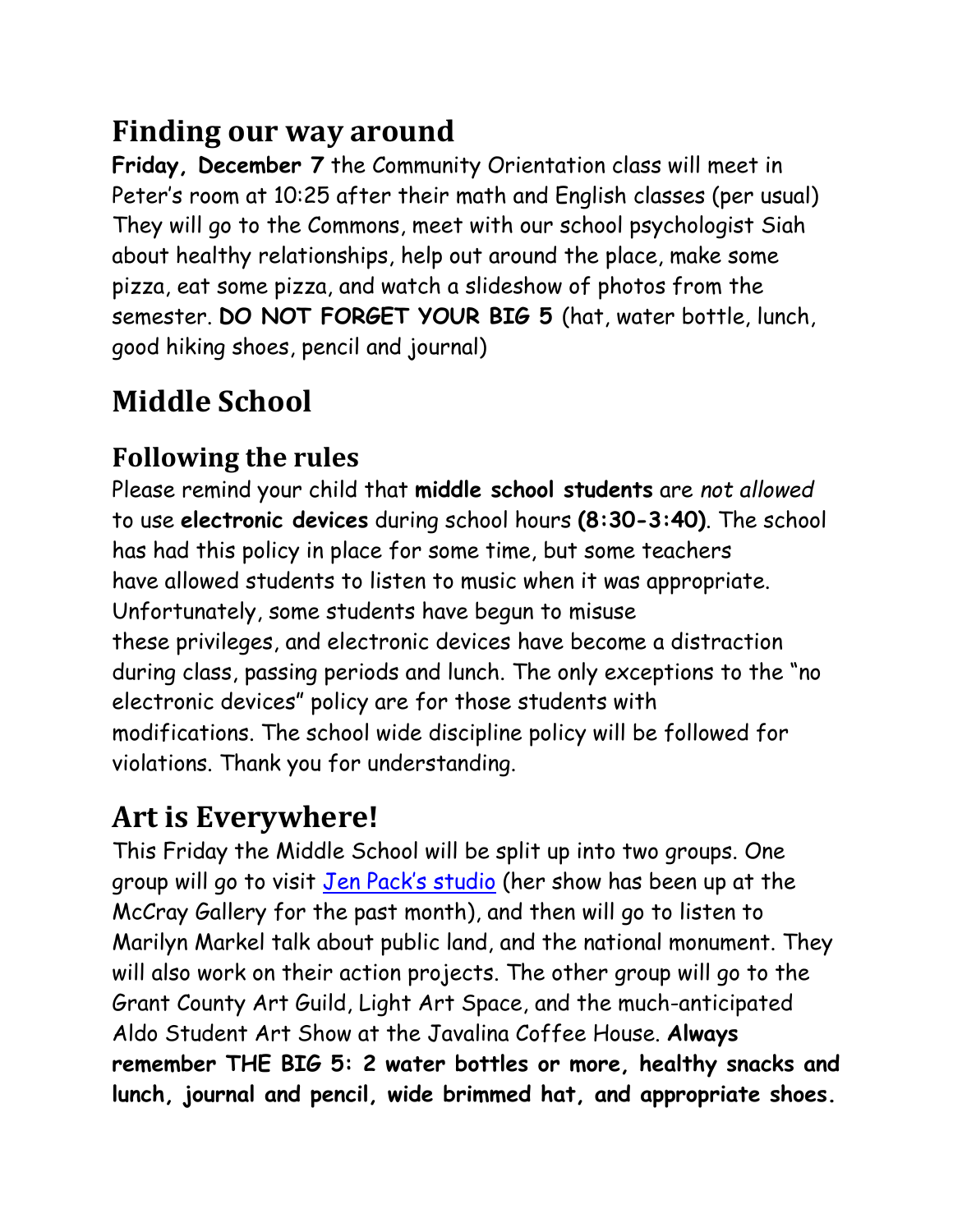### **Mid-Week Movie Night**

### **\*\*TENTATIVELY SCHEDULED UPON APPROVAL\*\***

On Thursday, December 6 the Middle School (NO High Schoolers allowed in the movie area) is holding a movie night from **5:00 PM-7:30**  PM. At the movie night two movies will be showing: "The Nightmare [Before Christmas"](https://www.youtube.com/watch?v=wr6N_hZyBCk) and "[The Huntsman: The Winter War](https://www.youtube.com/watch?v=_W65ndip7MM)". To get in it will cost \$3.00 and to get the bundle it will cost \$5.00(includes Pizza, Popcorn, and a drink).

# **The Robots are Taking Over**

In Competitive Science some interesting stuff is stirring up, the students are assembling and programming robots. They're using a programing system called Blockly instead of their normal program called Python. Seems interesting, Middle schoolers are able to join next semester so try it out you might like it.

# **Community Events**

### **And… action**

**On December 7, 8, and 9**. Silver City Community Theater presents **Deathtrap by Ira Levin.** "Deathtrap" is an ominously funny play from Broadway. Directed by Wendy Spurgeon, the production has been described as "gasp producing thrills...spontaneous laughter" **December 7 - 7:30 PM December 8 - 2:00 PM and a second performance at 7:30 PM December 9 - 2:00 PM**